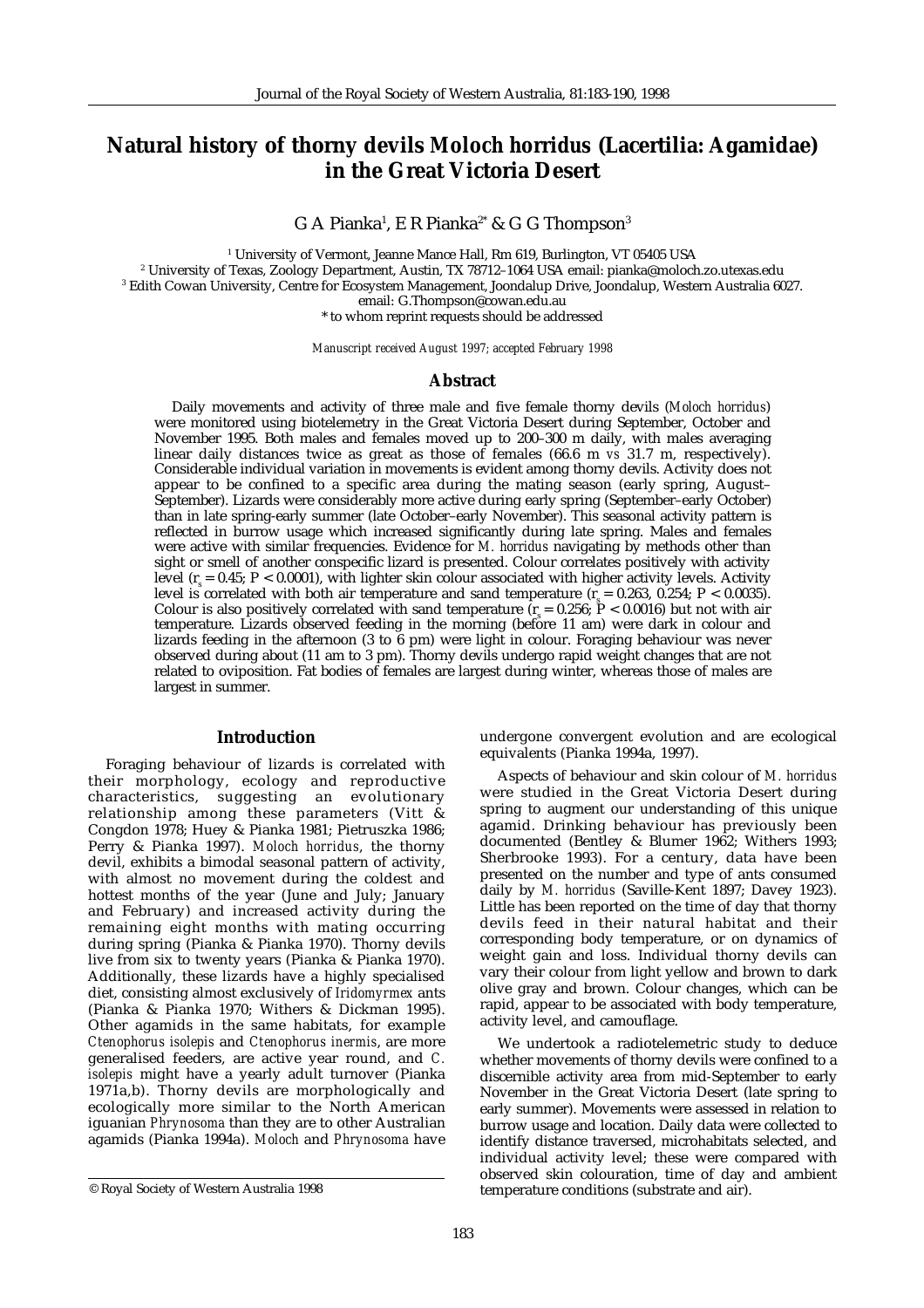# **Methods**

Eight *M. horridus* were located by following their spoor in the sand of the Great Victoria Desert (28° 12' S, 123° 35' E), captured and fitted with external transmitters, each emitting a unique, rhythmic signal (Biotelemetry Tracking, South Australia). Animals were sexed by external appearance (males have a much more bulbous tail base than females). Lizards were measured, weighed, and assigned an alphabetic character for identification.

Between 100 and 200 sets of observations were made during a two month period (mid-September to early November 1995) with 1–2 sets of observations taken each day. Observations were made at different times of day to increase the diversity of activity information. Observers approached the last recorded location of each lizard slowly and quietly, and tried to locate the animal visually before using the audio assistance of the transmitters and a tuned receiver, to minimise interruption of the thorny devil's daily routine. However, in some cases the lizard had clearly noticed the observer before any information on position, activity and/or colour could be recorded.

Each lizard's position was identified at each sighting by triangulation from compass bearings to two of more than a dozen elevated markers. For each position, observations of activity level, colour, nearest foliage, and exposure to the sun were recorded each day. Ambient air temperature and surface sand temperature (in shade or sun, depending on the location of the individual), time of day, and proximity to a burrow were also noted. Ambient temperature was measured daily at 9 am at the Yamarna weather station (Bureau of Meterorology, Perth), located about 8 km northeast of the study site.

Daily positions were plotted for each lizard on an overlay of an aerial photograph of the study site. Points were converted into x and y coordinates for each individual to produce an image of the course and direction of movement. Active and non-active days, total movement, daily linear movement, average daily movement, and maximum daily movement were calculated for two subdivisions of the study period [period A, early spring, 14 September to 20 October; period B, late spring-early summer, 21 October to 8 November] which reflected distinct changes in activity level to further elucidate seasonal changes in movement patterns.

Lizard colour, activity level, temperature, sun/shade exposure and time of day were graded numerically. Activity levels were graded as prostrate (1), upright (2), moving (3), and burrowing (4). Sun exposure was categorised as in full sun (1), in partial sun (2), in shade (3), exposed but cloudy (4) and in burrow (5). Colour descriptions were recorded as dark olive brown (1), olive brown (2), light olive brown (3), yellow (4), or very light yellow (5), although this colour gradient is actually continuous. Temperature and time of day were treated as continuous variables. Data were analyzed using nonparametric Spearman rank correlation coefficients, corrected for ties in temperature or time of day.

In addition to data we collected on these eight individuals, we also report substantial other information collected by ERP over the interval from 1966–1993 at various localities in the western Great Victoria Desert (for dates and localities, see Pianka 1969, 1986, 1994b; Pianka & Pianka 1970); these data include ambient temperature, body temperature, color, and fat body size. For each lizard collected, color was recorded along with body temperature (taken with a thin-bulb Schultheis mercury thermometer) immediately upon capture. Ambient air temperatures were measured at about 1 m above ground. Lizards were dissected in the laboratory and lengths of fat bodies measured to the nearest mm.

# **Results and Discussion**

Dates of capture, weights, snout-vent length (SVL) and sex of lizards monitored are presented in Table 1. Sexual dimorphism is apparent, with females being larger and stouter (Pianka & Pianka 1970). Females averaged 45.5 g ( $\pm$  se 5.2) in body mass and 91.0 mm ( $\pm$ se 3.6) in SVL. Males were considerably smaller, with an average body mass of 31.2 g  $(+$  se 1.3) and SVL of 78.7 mm  $(\pm$  se 1.8).

#### **Table 1**

Identification letter (ID), date of first capture, sex, snout-vent length (SVL), and weights of thorny devils monitored in this study.

| ID | Date     | Sex | SVL<br>(mm) | Weight at<br>first<br>capture (g) | Weight on<br>8 Nov, 1995<br>(g) |
|----|----------|-----|-------------|-----------------------------------|---------------------------------|
| М  | 14 Sept. | ?   | 82          | 33.0                              | (lost 6 Oct)                    |
| N  | 15 Sept. |     | 105         | 57.0                              | 46.5                            |
| Ω  | 20 Sept. |     | 88          | 38.9                              | 49.5                            |
| P  | 27 Sept. |     | 85          | 28.5                              | (lost 31 Oct)                   |
| Q  | 27 Sept. |     | 87          | 52.0                              | 42.5                            |
| R  | 28 Sept. | ?   | 76          | 28.5                              | 30.0                            |
| S  | 4 Oct.   | ?   | 78          | 32.3                              | (lost 12 Oct)                   |
| т  | 5 Oct.   |     | 90          | 51.0                              | 48.5                            |
|    |          |     |             |                                   |                                 |

# **Body weight changes**

*Moloch* appear to gain and lose weight quickly. Although we were reluctant to weigh our study animals routinely for fear of disturbing their behaviour, we did document some substantial changes in body mass (Tables 1 and 2). Five lizards were weighed both at capture and at the conclusion of this study (Table 1). The single male (R) gained 1.5 g in 41 days  $(+5.3 %$  of initial body mass). Two gravid females (N and Q) lost weight after oviposition and then regained some weight (Table 2) for large overall losses in body mass (-18.4 % and -18.3 % respectively). Another female (O) that did not oviposit gained 10.6 g in 51 days (+27.2 %) (Table 2). Female T did not oviposit but lost 2.5 g in 33 days (-4.9 %). We documented rapid body weight gain following rain by female O. This lizard weighed 40.0 g on 27 September but after a night of rain (on 28 September) it weighed 41.75 g (a one-day weight gain of 1.75 g or  $+4.4$  %, presumably by water absorption). As discussed above, two other females (N and Q) which oviposited on 20 September and 3 October, respectively, were each weighed several times during the course of our study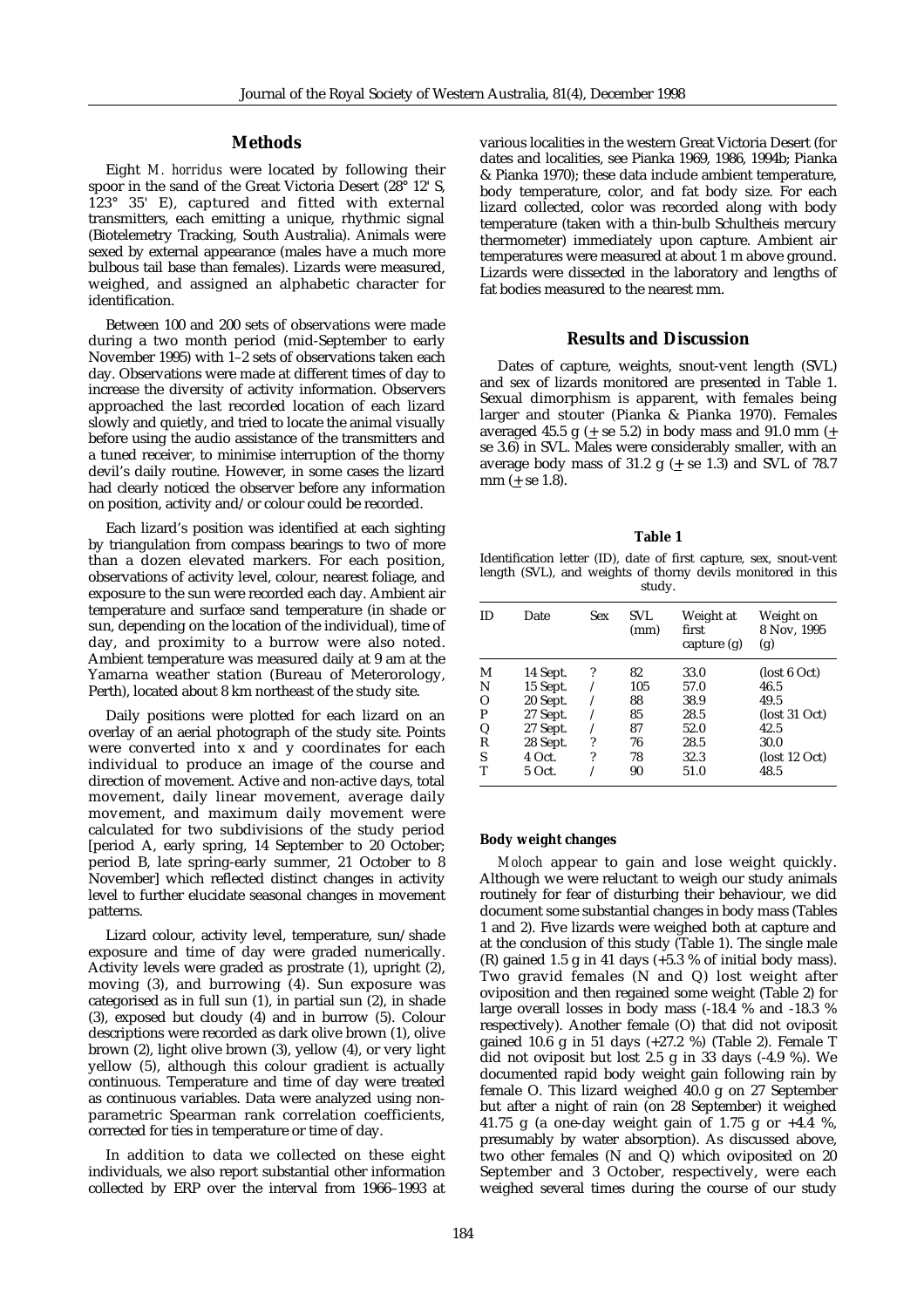**Table 2**

Weights of three female thorny devils on different dates during the study period.

| Date     | Weight (g)         |  |
|----------|--------------------|--|
| Female N |                    |  |
| 15 Sept  | 57.0               |  |
| 19 Sept  | 62.5 (+9.6%)       |  |
| 20 Sept  | 37.5 (-40.0%)      |  |
| 8 Nov    | 46.5 $(+24%)$      |  |
| Female O |                    |  |
| 20 Sept  | 38.9               |  |
| 27 Sept  | 40.0 $(+2.8\%)$    |  |
| 28 Sept  | $41.75 (+4.4%)$    |  |
| 8 Nov    | 49.5 $(+18.6\%)$   |  |
| Female Q |                    |  |
| 27 Sept  | 52.0               |  |
| 3 Oct    | $30.3$ $(-41.7\%)$ |  |
| 8 Nov    | $42.5 (+40.3%)$    |  |

\* Body weight reductions attributed primarily to observed egg laying

and their body weights fluctuated considerably (Table 2). Each of these gravid females regained considerable body weight rapidly following oviposition (+24 % and +40 %).

#### **Daily and seasonal movements**

Average and maximum daily movements for each lizard were calculated (Table 3). Movements were calculated as being linear between successive locations but are therefore underestimates of actual distance moved since lizards usually moved in a non-linear fashion. One male thorny devil (S) was observed for only 8 days before it was lost; it was in or next to its burrow during this time, and therefore it is not included in Table 3. Individual thorny devils differed considerably in the extent of movement; for example, ?M and /N both moved over 1400 m during the study, whereas others moved less than 1000 m.

#### **Table 3**

Daily movement parameters of thorny devils divided into two periods;  $A =$  Sept 14 to Oct 20;  $B =$  Oct 21 to Nov 8. Total distance moved represents a minimal estimate, as indicated in the text. Average daily distance moved is mean  $\pm$  se.

|            | Observation<br>period | Total<br>distance<br>moved (m) | Average<br>daily<br>distance<br>moved (m) | Maximum<br>daily<br>distance<br>moved (m) |
|------------|-----------------------|--------------------------------|-------------------------------------------|-------------------------------------------|
| ? M        | A                     | 1436.9                         | $110.5 \pm 59.0$                          | 310.0                                     |
| $\angle N$ | А                     | 1666.0                         | $47.6 \pm 11.0$                           | 245.1                                     |
| $\angle N$ | В                     | 44.4                           | $2.5 \pm 0.9$                             | 12.0                                      |
| $\angle$ O | A                     | 257.3                          | $8.8 \pm 2.8$                             | 70.3                                      |
| $\angle$ O | В                     | 20.1                           | $1.3 \pm 0.5$                             | 25.0                                      |
| $\angle P$ | A                     | 312.7                          | $13.6 \pm 3.2$                            | 59.6                                      |
| /P         | В                     | 77.5                           | $7.8 \pm 3.0$                             | 25.1                                      |
| / Q        | A                     | 827.7                          | $36.0 \pm 11.6$                           | 177.6                                     |
| / Q        | В                     | 162.0                          | $9.0 \pm 2.0$                             | 19.4                                      |
| ? R        | A                     | 1127.9                         | $51.3 \pm 10.4$                           | 148.0                                     |
| ? R        | В                     | 55.8                           | $2.9 \pm 1.1$                             | 16.1                                      |
| / T        | А                     | 294.0                          | $22.6 \pm 8.6$                            | 102.1                                     |
| / T        | в                     | 135.6                          | $7.5 \pm 2.8$                             | 42.8                                      |

**Table 4**

Sexual differences in average daily (mean  $\pm$  se) and maximum distances travelled by thorny devils observed over the entire period of this study.

| <b>Sex</b> | N      | Average daily      | Maximum daily      |
|------------|--------|--------------------|--------------------|
|            | (days) | distance moved (m) | distance moved (m) |
| males      | 36     | $66.6 \pm 13.3$    | 310.0              |
| females    | 211    | $31.7 + 2.6$       | 245.1              |

Although movement of individuals varied considerably, data for males and females were compared. Male thorny devils, on average, travelled twice as far in a day as females. Additionally, the longest distance moved in one day by a male (310 m) was 65 m further than the maximum travelled by any female (Table 4). Over the entire period of the study, males moved a greater average daily distance than females  $(t_{12} = 3.08; P)$  $= 0.0095$  as well as greater maximal daily distances ( $t_{12}$  = 3.48;  $P = 0.0046$ ). Males also moved a greater distance than females during the the early spring period (average daily distance,  $t_{6}$  = 3.04, P = 0.0229; maximal daily distance,  $t_6 = 4.48$ ,  $P = 0.0042$ ), but the sample size was too small for testing significance of differences during late spring-early summer. Comparison of all lizards of both sexes for early *vs* late seasons also shows a longer movement during the early spring than in late spring  $(t_{12})$  $= 3.1$ ; P  $= 0.009$ ).

Differences between total days active and inactive for males and females during both periods, compared using contingency table analyses (Table 5), indicate that male activity did not differ from that of females within the two time periods (early and late spring;  $\chi^2 = 0.00013$  and 0.00025;  $P > 0.8$ ). However, a distinct shift in behaviour was noted between time periods. Movements of both sexes were more frequent during early spring than late spring ( $\chi^2$  = 17.88, P < 0.0001). Activity changes cannot be attributed to changes in ambient temperature since the difference between average temperatures at 9 am (the only consistent daily temperature measurement made at Yamarna) for the two periods is not significant ( $t_{55} = 0.23$ ). Similarly, average minimum temperatures for each period did not differ significantly ( $t_{55} = 0.003$ ). Inactive days were spent either in shallow burrows or in the shade of a small shrub.

Movements overlain on an aerial photograph of the study area (Fig 1) show that thorny devils.  $2\overline{M}$  and  $\overline{N}$ moved over much greater distances than the other thorny

#### **Table 5**

Male and female activity (days) given separately for males and females in observation periods  $\overline{A}$  (Sept 14–Oct 20) and B (Oct 20–Nov 8), and combined data for males and females.

|          | Period A       |                   | Period B          |                   | Males and Females             |                   |
|----------|----------------|-------------------|-------------------|-------------------|-------------------------------|-------------------|
|          | Male           | Female            |                   |                   | Male Female Period A Period B |                   |
| Active   | 30             | 84                | 8                 | 39                | 114                           | 47                |
| Inactive | 13             | 39                | 12                | 52                | 52                            | 64                |
| % Active | $69.8^{\rm a}$ | 68.3 <sup>a</sup> | 40.0 <sup>b</sup> | 42.9 <sup>b</sup> | 68.7 <sup>a</sup>             | 42.3 <sup>b</sup> |

a,b frequencies with same superscript do not differ significantly.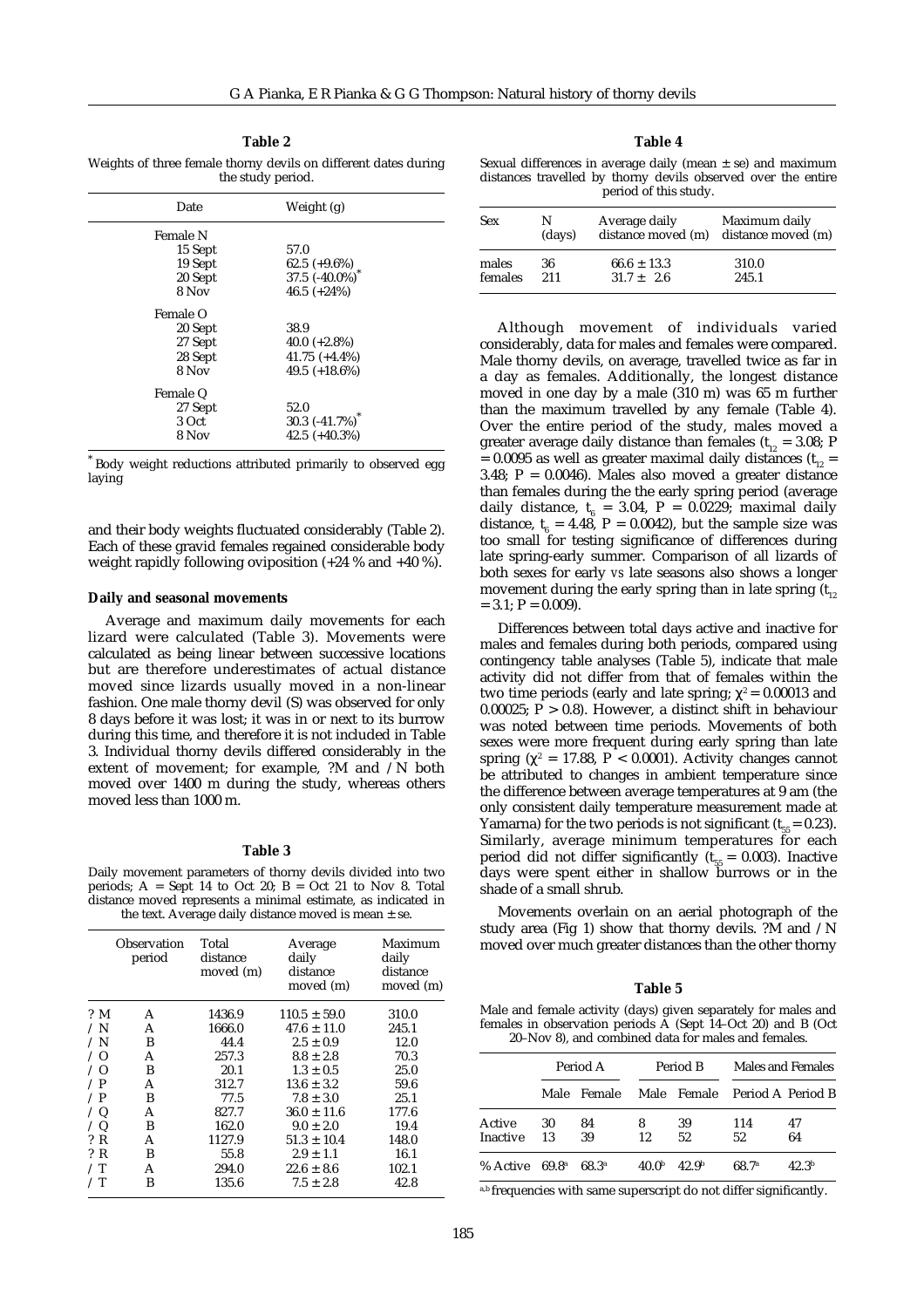

**Figure 1.** Movements of eight *Moloch horridus* individuals in sandridge habitat of the Great Victoria Desert, between 14 September and 8 November 1995.

devils. No defined activity area was observed for lizards ?M, /N, /O, ?R, or /T. Although /P repeatedly returned to the same area, its behaviour was anomalous within the context of the study. With more extended study, the relationship between the bimodal seasonal pattern of activity and movements of *M. horridus* might reveal a defined activity area during part of the year.

If the Australian thorny devil has an evolutionary history parallel to its American counterpart, the Texas horned lizard (*Phrynosoma cornutum*), then *M. horridus* might also have shifted away from a strict home range (such as by the agamids *Ctenophorus fordi* and *Ctenophorus isolepis*) towards semi-nomadic behaviour. Guyer (1991) presents two arguments for this shift among *Phrynosoma*, both of which could apply to *M. horridus*. First, the behaviour to freeze rather than run and hide eliminates the need for planned escape routes; and, second, the strict diet of ants might require nomadic movement to follow shifting ant activity patterns (Baharav 1975; Munger 1984). Non-nomadic aspects of behaviour of *M. horridus* might be related to mating rather than evasion of predators (except in the case of gravid females, see discussion on burrow usage) or feeding requirements.

Thorny devils appear to have a navigational ability that cannot be attributed solely to visual recognition or olfactory detection of conspecifics. Although Sporn (1955) described the ability of the thorny devil to perceive flying birds at a long distance, Tollestrup (1983) noted that small lizards are often unable to attain the height necessary to observe others of their species. However, thorny devils might well be able to navigate known terrain by visually locating a specific landmark (*e.g.* a tall shrub). Pianka & Pianka (1970) report finding four thorny devils (two males and two females; individuals of each sex differing in size) at the base of the same large shrub in the early spring on 25 August, 1967 (Fig 2). Such an aggregation of thorny devils had never been previously reported. Winds had erased all tracks the day before. These four thorny devils were back-tracked for varying distances (40–120 m). Two males approached the shrub from the south and south-west at a 90° angle to the path of approach of the larger female, which came in from the east. The smaller female came from the southwest, crossing over the track of the medium-sized male and went to a *Hakea* bush that was also visited by the larger female. Since these lizards converged from 90° compass directions, scents carried by prevailing winds could not have been the primary means by which they navigated. They were also definitely not following tracks of a prospective mate, as we have observed for another local desert lizard, *Varanus tristis* (Thompson *et al.*, in press). We are inclined to interpret this event as a mating rendezvous.

### **Burrow usage**

Oviposition burrows terminate as an air-filled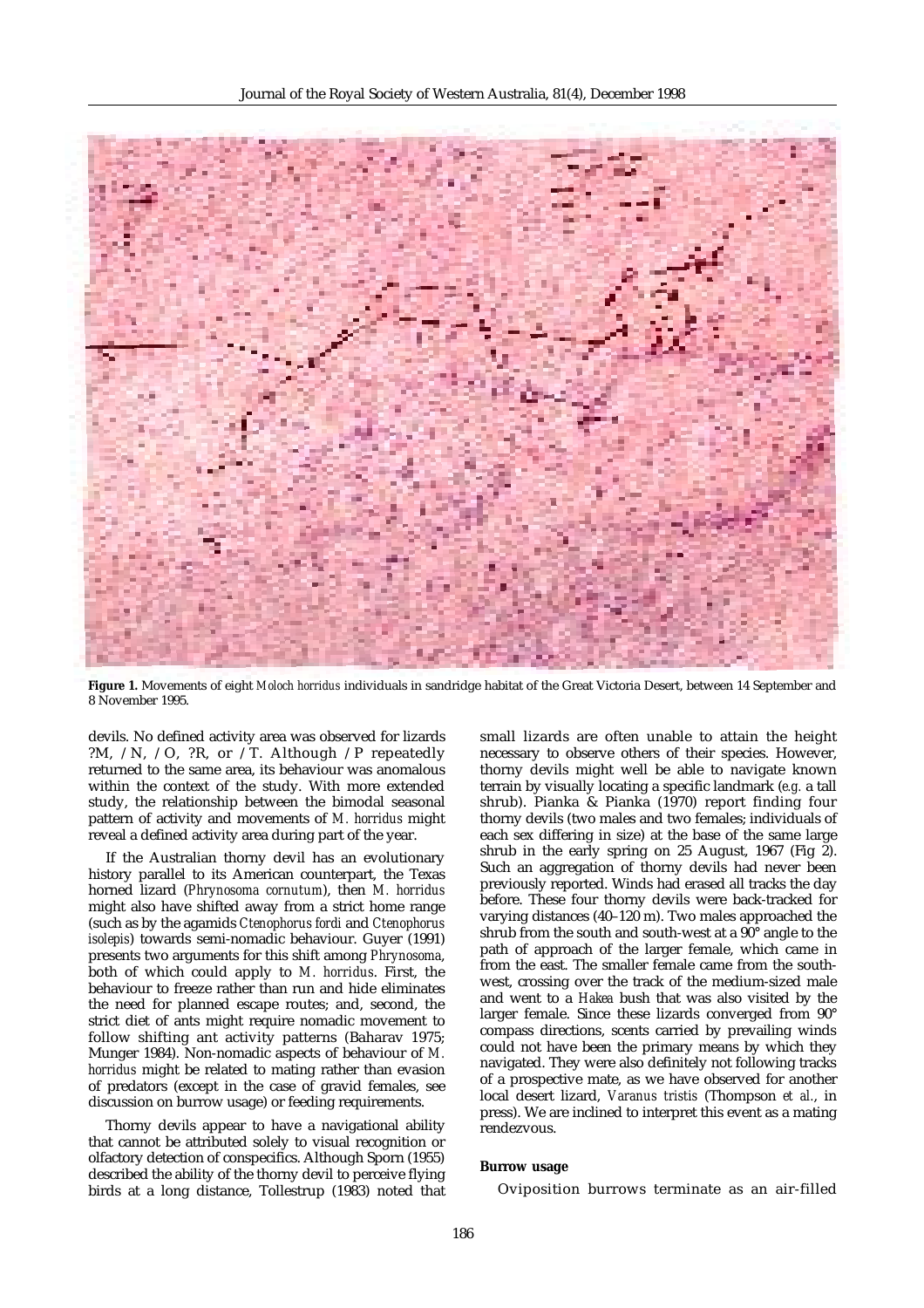

**Figure 2.** Movements of four thorny devils, two males and two females at a study site near Lorna Glen, Western Australia, on 25 August 1967. Strong winds erased all tracks the day before. These four lizards were of different sizes, allowing each individual to be back-tracked for varying distances to establish their movements.

chamber about 8–9 cm high by 10–12 cm wide and about 12–15 cm long, about 20–22 cm below the surface, which is large enough to accommodate several adult thorny devils (Pianka *et al.*, 1996). Non-oviposition burrows are much shallower and smaller than oviposition burrows (only 5–10 cm deep and about 5x5x10–12 cm, just large enough for a single thorny devil). The three male thorny devils (M, R, and S) each frequented only a single burrow during the study period. Females N and Q were gravid at the time of capture and laid their eggs during the observation period. Lizards /N and /Q occupied non-

# **Table 6**

Burrow use by *M. horridus* (italic entries denote oviposition burrows). Different dates/durations for individuals indicate different burrows are used.

|            | Date of initial<br>occupation $(D/M/Y)$ | Duration of<br>Occupation (days) |
|------------|-----------------------------------------|----------------------------------|
| ?M         | 17/9/95                                 | 1                                |
| $\angle N$ | 16/9/95<br>24/9/95                      | 5<br>3                           |
|            | 16/10/95<br>25/10/95                    | $\overline{2}$<br>14             |
| $\angle$ O | 20/9/95<br>16/10/95                     | $\overline{c}$<br>16             |
| $\angle P$ | 11/10/95<br>16/10/95                    | 1<br>3                           |
| / Q        | 29/9/95<br>12/10/95<br>16/10/95         | 6<br>4<br>18                     |
| ? R        | 10/10/95                                | 14                               |
| ? S        | 10/10/95                                | 2                                |
| / T        | 15/10/95<br>19/10/95<br>29/10/95        | 4<br>10<br>18                    |

oviposition burrows after deposition of their eggs where they remained three to four times longer than they had stayed in their oviposition burrows (Table 6). Oviposition burrows and post-oviposition burrows were at opposite extremes of their observed activity areas. Non-gravid females (/O, /P, and /T), although they had no oviposition burrows, also spent more time in their later burrows (Table 6). After mid-October, the single remaining male and four females spent much longer times at the same burrows (Table 6). Pianka & Pianka (1970) suggested that *M. horridus* increases movement (reduces time spent in burrows) in early spring to increase the chance of encounters between prospective mates.

These temporal and spatial patterns suggest that the large scale movements of *M. horridus* might not be random. The 1967 event depicted in Fig 2 occurred in August, just before the calender month in 1995 when multiple gravid females were collected. In 1995, thorny devils were never sighted together and aggregates in this species are rare (Pianka & Pianka 1970; Withers & Dickman 1995). Although *M. horridus* has a life span of six to twenty years (Pianka & Pianka 1970), long term movement data are scarce. Withers & Dickman (1995) report that eight individuals remained within 100 m of the same location after six months and that one had moved 2.5 km after four years. These movements might reflect seasonal mating behaviour, possibly involving long forays to ensure a meeting with other thorny devils and/or a seasonal return to a specific activity area. Since our study period was restricted to late spring, no definitive statements can be made regarding the extent of nomadism present in movements of *M. horridus*.

## **Thermoregulatory behaviour**

Colour is strongly and positively correlated with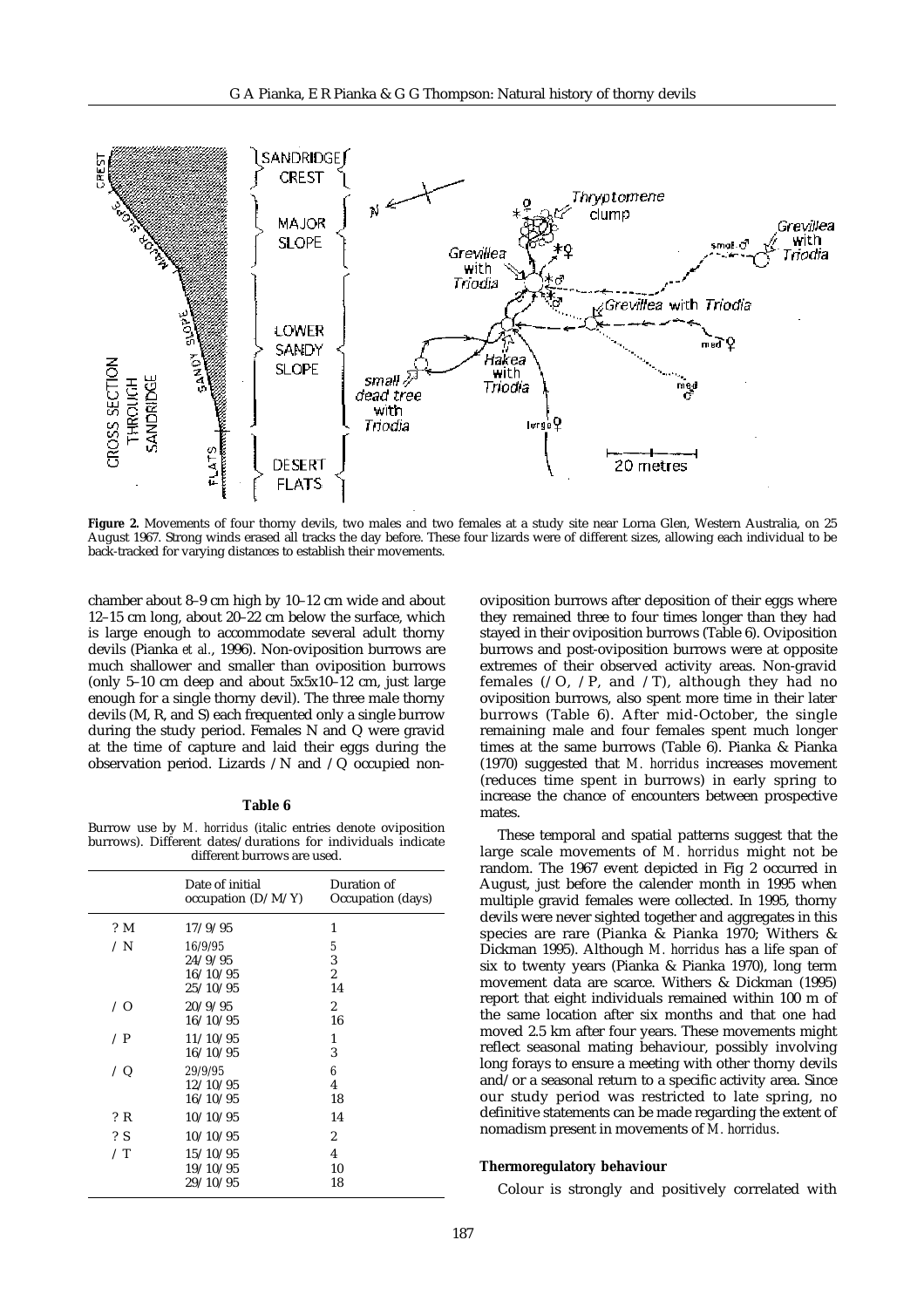#### **Table 7**

Correlation analyses of behavioural response to environment in *M. horridus* (r<sub>s</sub> = Spearman rank correlation coefficient corrected for multiple ties;  $n =$  number of observations;  $P =$  probability of obtaining this level of correlation by chance;  $NS = not$ significant).

|                                   | r.       | n   |               |
|-----------------------------------|----------|-----|---------------|
| colour <i>vs</i> sand temperature | 0.256    | 153 | < 0.0016      |
| colour vs air temperature         | 0.139    | 154 | $0.0867$ (NS) |
| colour vs in sun/shade            | $-0.110$ | 149 | $0.1807$ (NS) |
| colour vs time of day             | 0.135    | 167 | $0.0839$ (NS) |
| colour vs activity level          | 0.450    | 136 | < 0.0001      |
| activity level vs sand temp.      | 0.254    | 135 | < 0.0035      |
| activity level vs air temperature | 0.263    | 136 | < 0.0023      |
| activity level vs in sun/shade    | $-0.031$ | 141 | $0.7161$ (NS) |
| activity level vs time of day     | $-0.120$ | 160 | $0.1301$ (NS) |

activity level, indicating that skin colour lightens as activity increases (Table 7). Colour is also positively correlated with sand temperature, with lighter colour at a higher ambient substrate temperature (Table 7). However, colour appears to be independent of sun exposure, air temperature and time of day (Table 7).

The chameleon-like ability of *M. horridus* to change skin colour, thus blending in with surrounding leaf litter, has been known for many years (White 1947; Pianka & Pianka 1970) and was frequently observed during the course of our study, often making it almost impossible to visually locate the transmitting lizards. Data collected by ERP from 1966 to 1992 reveal that although thorny devils can have a high body temperature when dark coloured, they are less likely to be yellow at low body temperatures (Fig 3). The lowest body temperature recorded for a yellow thorny devil was 27.5° C, which is 3.1° C higher



**Figure 3.** Relationship between body temperature and ambient air temperature for *Moloch horridus* with light (open symbols) and dark (closed symbols) body colour. Least squares regression line for light-coloured lizards is significantly higher than for dark-coloured lizards (ANCOVA;  $F_{1,62} = 16.6$ , P < 0.0001; slope  $t_{62} = 0.71$ , P > 0.50, NS; elevation  $t_{63} = 7.45$ , P< 0.001). Regression equations relating body temperature to ambient air temperature  $(T_a, ^{\circ}C)$  are for dark colour (--;  $T_b = 21.89 + 0.371 T_a$ ;  $r^2 = 0.34$ ) and for light colour (— — —; T<sub>b</sub> = 26.97 + 0.261 T<sub>a</sub>; r<sup>2</sup> = 0.16).

than the lowest recorded body temperature for a dark coloured thorny devil.

Correlations between air temperature and body temperature have previously been reported for thorny devils (Pianka & Pianka 1970,  $r = 0.625$ , P<0.01; Withers & Dickman 1995). Individuals were frequently observed flattened against the sand, maximizing contact between body and sand. They were also observed standing on their hind legs, with front legs supported on a shrub. Withers & Dickman (1995) reported that thorny devils can use this posture when eating ants; we also observed thorny devils in this position when no ants were visible. Based on these observations and the correlation between air and body temperature, *M. horridus* does not appear to be a passive thermoconformer, but basks (is heliothermic) and may use contact with the sand (is thigmothermic) to regulate its body temperature.

## **Foraging behaviour**

Thorny devils are classic "sit-and-wait" predators (Pianka 1966; Perry & Pianka 1997), although they probably select their feeding sites with care. Thorny devils were observed feeding only during the morning before 11 am and afternoon between 3 and 6 pm. In the morning, all twenty foraging individuals were various shades of olive/brown. In late afternoon, the three foraging thorny devils were light yellow. Of 46 observations on thorny devils made between 11am and 3pm, none were feeding. Consumption of ants was recorded only when animals were near a *Triodia* tussock or *Thryptomene* shrub and when sand temperatures were at least 24° C and occasionally above 40° C. Ants might be consumed independently of body temperature with use of camouflage darkening tactics complicating our observations.

#### **Fat stores**

Like many lizards, *Moloch horridus* stores lipids in paired fat bodies that protrude into the postero-ventral body cavity. Fat body lengths for a large series of thorny devils collected at various times of the year (measured by ERP) show that fat body cycles differ for males and females. Female thorny devils have a seasonal variation in fat body sizes, with smaller fat bodies during summer and larger fat bodies in winter (Fig 4, lower panel), but no such trend is evident among male thorny devils (Fig 4, upper panel). This sex-specific difference is probably a direct consequence of oviposition by females. To produce a clutch of eggs in the early spring, females must mobilize their fat reserves, which are then replenished during autumn.

## **Conclusions**

This study emphasises the usefulness of colour in indicating behaviour patterns of thorny devils. The colour of a thorny devil colour reflects its activity level unless the lizard has darkened its skin and crouched in the leaf litter or shade, presumably to elude a potential predator. These lizards appear to be both heliothermic (sun bask) and thigmothermic (adjust their body contact with the sand) to regulate their body temperature. Further and more detailed studies with multiple daily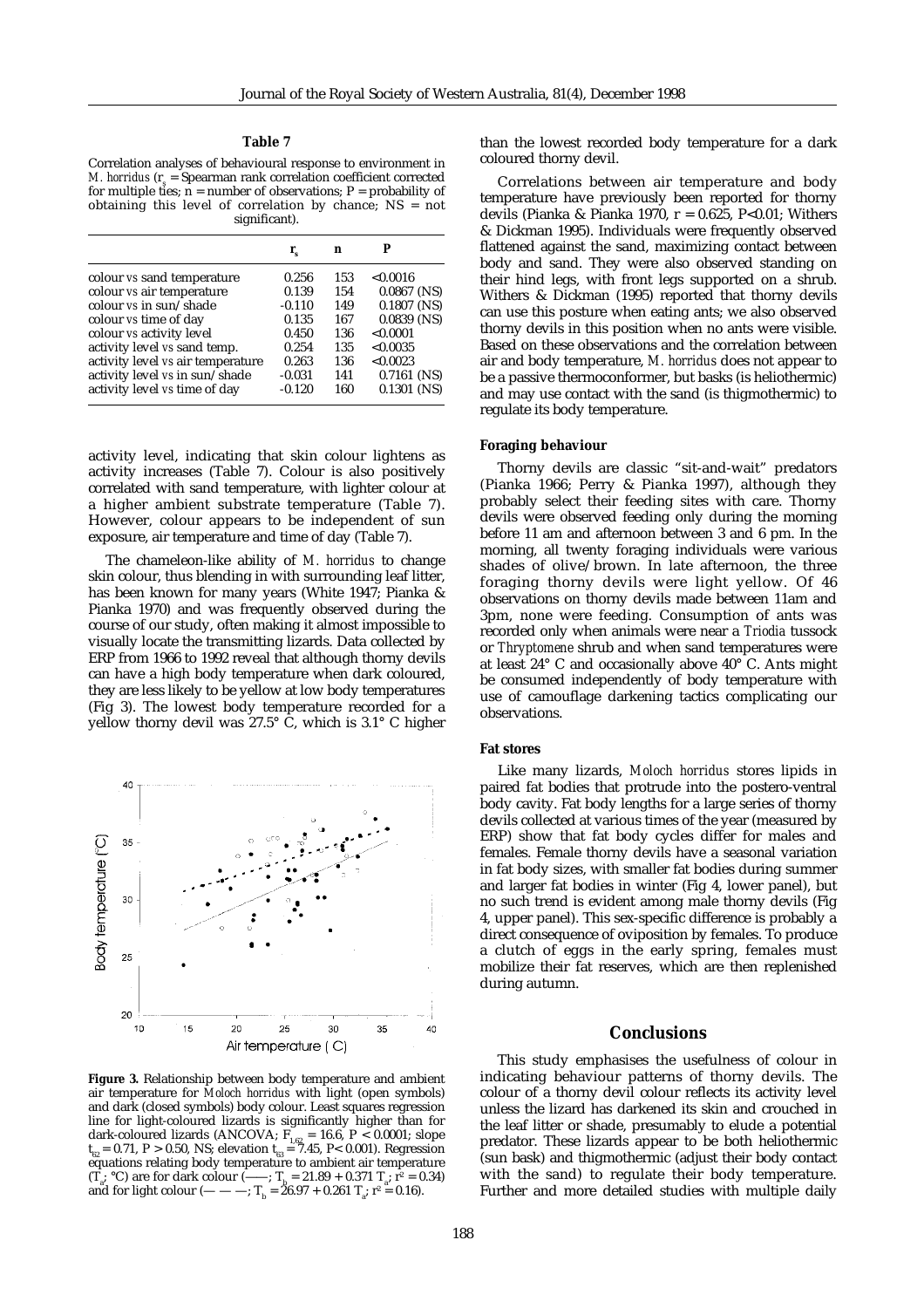

**Figure 4.** Annual cycle of fat body lengths for male (top) and female (bottom) thorny devils  $(1 – Jan 1 and 365 – Dec 31)$ . Raw data (the sum of lengths of both fat bodies for each lizard) are plotted for each lizard (two data points are coincident for a few values). Least squares linear regressions fitted to data for the first half and second half of the year are also shown. Slopes for males and females are opposite in sign and significantly different (tests of parallelism; first half year,  $F_{1,56} = 18.58$ , P < 0.000067; second half year, F<sub>1,130</sub> = 9.93, P < 0.002). Regression<br>equations (coefficients significantly different from zero are shown in boldface type); early males, y = 39.84 - 0.084x (r $^2$  = 0.027; P = 0.2002); early females, y = 17.475 + 0.298x (r $^2$  = 0.452; P < 0.0001); late males, y = 11.494 + 0.072x (r $^2$  = 0.069; P = 0.0317); late females, y = 70.78 – 0.125x (r² = 0.071; P = 0.0093).

body temperature measurements of individual lizards in a natural environment are needed to confirm this suggestion.

Thorny devils were never observed to feed in mid-day during spring. The majority of thorny devils that were observed to forage were feeding in the morning and were a dark color (indicative of either a low body temperature or active camouflage). Feeding could be independent of body temperature, but further studies of natural foraging behaviour and concommitant body temperature are needed to clarify this relationship.

In a natural environment, thorny devils can gain and lose weight rapidly. Large weight changes accompany oviposition as noted previously (Pianka *et al.* 1996), but here we report substantial, non-ovipositional weight changes over variable time periods. Fat body cycles differ between the sexes, probably because females must invest lipids in egg production during early spring. Additional field work is needed to (1) record rates of weight gain and loss, (2) measure the percentage of weight gain due to water absorption and/or ant consumption, and (3) to interpret the functional significance of these rapid changes in body weight.

Thorny devils can travel long distances (up to 200–300 m per day) and undertake such movements in early spring. Seasonal fluctuations in burrow use and daily movements reflect the bimodal annual pattern of activity reported by Pianka & Pianka (1970), further indicating the uniqueness of this agamid. Increased movements may be a part of seasonal mating behaviour governed by visual detection of large landmarks such as shrubs. Patterns of burrow use suggest that gravid female *M. horridus* might travel to a spot away from their nonoviposition burrows to deposit their eggs. Further movement studies are necessary to ascertain whether this species is entirely nomadic, semi-nomadic or maintains a home range. Seasonal data on male and female movements from immediately prior to our study period (August to mid-September) would clarify whether nonoviposition burrows were occupied before egg deposition, which could indicate that they are part of an annually occupied area.

*Acknowledgments***:** For reading and commenting on the manuscript, we thank C Dickman, J Dell, and P Withers. Edith Cowan University and The University of Texas at Austin provided financial support that enabled us to undertake this project. We thank K Smith, M deBoer, and G Nairn for assistance with tracking lizards in the field. All experimentation was done with the approval of the Animal Ethics Experimentation Committee of Edith Cowan University. Lizards were caught with the approval of the Department of Conservation and Land Management. Except for the two males which presumably perished due to natural predators during the course of our study, all thorny devils were released back into their natural habitat after transmitters were removed at the conclusion of this project.

#### **References**

- Baharav D 1975 Movement of the horned lizard *Phrynosoma solare*. Copeia 1975:649–657.
- Bentley P J & W F Blumer 1962 Uptake of water by the lizard *Moloch horridus*. Nature 194:699–700.
- Davey H W 1923 The moloch lizard, *Moloch horridus* Gray. Victorian Naturalist 40:58–60.
- Guyer C 1991 Orientation and homing behaviour as a measure of affinity for the home range in two species of Iguanid lizards. Amphibia-Reptilia 12:373–384.
- Huey R B & E R Pianka 1981 Ecological consequences of foraging mode. Ecology 62:991–999.
- Munger J C 1984 Long-term yield from harvester ant colonies: implications for horned lizard foraging strategy. Ecology 65:1077–1086.
- Perry G & E R Pianka. 1997 Animal foraging: past, present and future. Trends in Ecology and Evolution 12: 360–364.
- Pianka E R & H D Pianka 1970 The ecology of *Moloch horridus* (Lacertilia: Agamidae) in Western Australia. Copeia 1970:90– 103.
- Pianka E R 1966 Convexity, desert lizards, and spatial heterogeneity. Ecology 47:1055–1059.
- Pianka E R 1969 Habitat specificity, speciation, and species density in Australian desert lizards. Ecology 50: 498–502.
- Pianka E R 1971a Comparative ecology of two lizards. Copeia 1971:129–138.
- Pianka E R 1971b Ecology of the agamid lizard *Amphibolurus isolepis* in Western Australia. Copeia 1971:527–536.
- Pianka E R 1986 Ecology and Natural History of Desert Lizards. Analyses of the Ecological Niche and Community Structure. Princeton University Press, Princeton, New Jersey.
- Pianka E R 1994a Biodiversity of Australian desert lizards. Biodiversity and Terrestrial Ecosystems 14:259–81.
- Pianka E R 1994b Comparative ecology of *Varanus* in the Great Victoria desert. Australian Journal of Ecology 19:395-408.
- Pianka G, Pianka E R & Thompson G G 1996 Egg laying by thorny devils (*Moloch horridus*) under natural conditions in